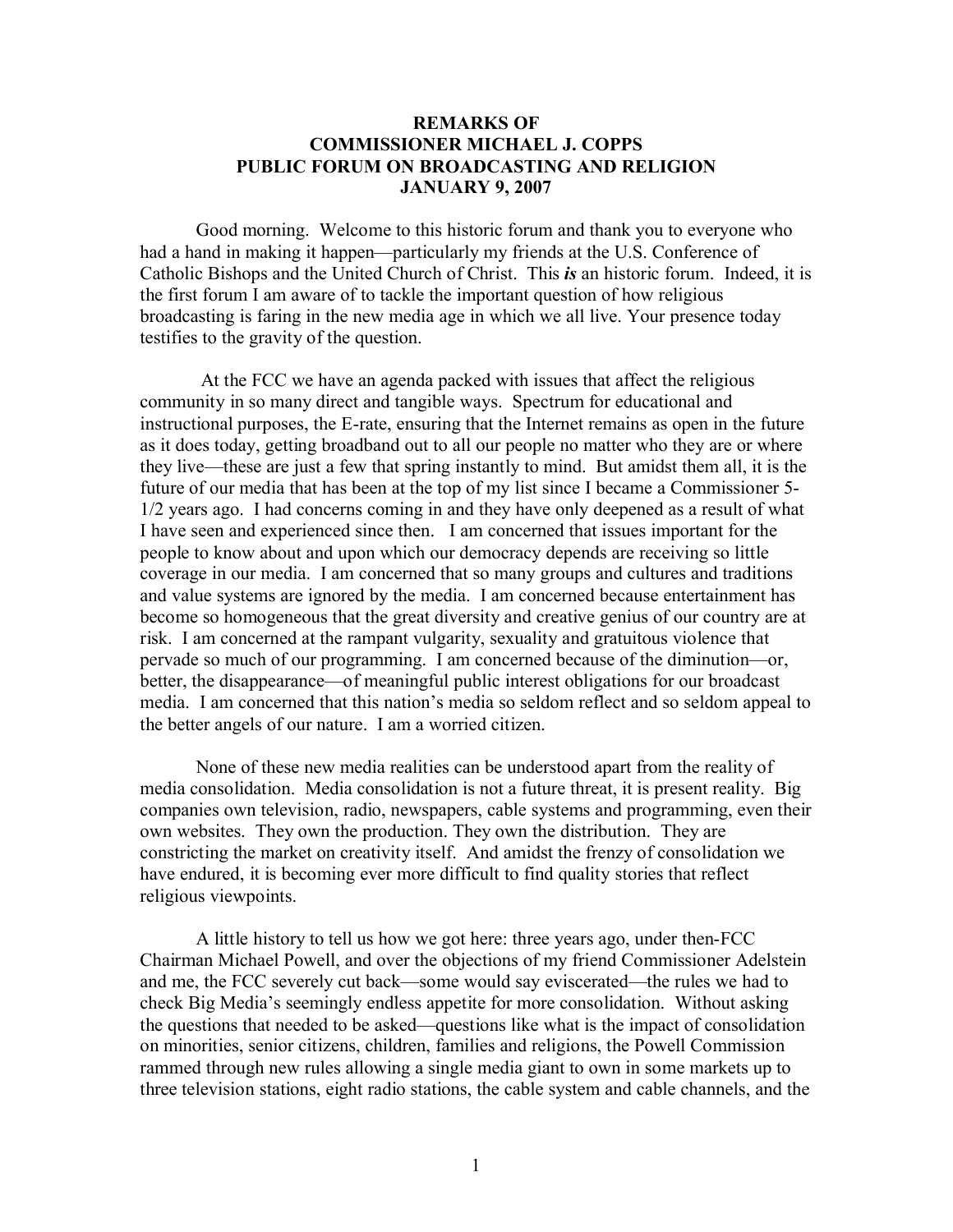local newspaper—which is already a monopoly in most American cities. And, just as bad, the agency did all this without seeking meaningful input from the American people.

But even before the vote was called on this sweeping proposal, something happened that the Chairman didn't expect. The American people found out what he was up to. An unprecedented army of left and right, liberal and conservative, Republican and Democrat, red state and blue state came together, demanded action and got it. The American people (nearly 3 million of them contacted the FCC in protest!), Congress and a federal court rose up with one voice to say "No Way." So those rules were checked and sent back to the FCC to be reworked. Mark that well: citizen action can still carry the day. Concerned citizens can still make a difference.

But, reality check: we're back at square one. The FCC has teed up another ownership proceeding, industry is still pushing for more consolidation, and the battle is on again. By the way, if anyone tries to tell you that Big Media's push for more consolidation has abated, don't believe it. I've seen their most recent pleadings and they make it very clear that they are still following their Pied Piper of Consolidation—and they are prepared to fight for it. So if we are going to succeed this time around—and go on from there to have a broader national dialogue on the future of the media in our democracy—it will take widespread citizen action and organized efforts flowing out of events like this.

Media is so precious, so fundamental. It is how we communicate with oneanother beyond our personal spheres. Media is too important to our future to be left to the whims of advertisers or the financial masters of the market. Because it affects so much of who we are and what we do, media has immense social and civic responsibilities. And, as citizens, we have responsibility to demand and to secure a media environment that informs, reflects and nourishes the great diversity of America. Pope John Paul II put it eloquently: "The positive development of the media at the service of the common good is a responsibility of each and every one," and he went on, as his successor is doing, to emphasize the culture of co-responsibility each nation must embrace in the implementation of enlightened media policy.

I believe our country, our people, are ready to tackle these questions proactively. And they are ready to go beyond just playing defense against harmful new media consolidation rules and to revisit the old rules that got us into this mess. I am convinced that a strong majority want to reinvigorate broadcasters' public interest obligations obligations that have been stricken from the rules over the past 25 years.

We have a chance now to chart a new course. We have a chance to ask questions that didn't get answered last time around. We have a chance, for example, to consider the effects of media concentration on children. We should study the relationship between concentration and positive children's programming. And we should examine the correlation between the rising tide of indecent and violent programming and the rising tide of media consolidation. It makes intuitive sense that the farther away a program originates, the less sensitive it is to local standards. Who is going to be more attuned to